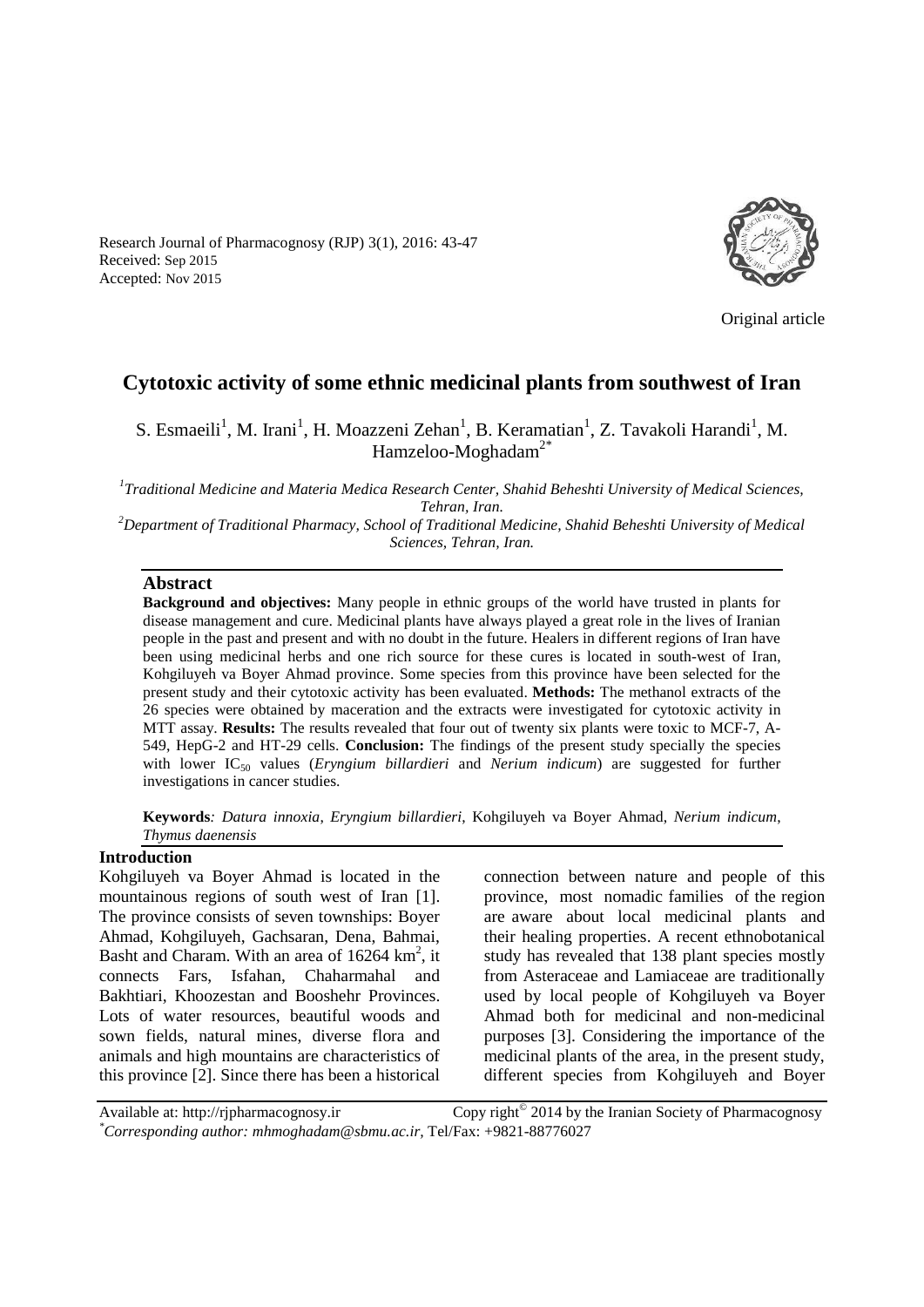Ahmad have been collected and evaluated for their possible cytotoxic properties.

### **Experimental**

#### *Chemicals and reagents*

Methanol from Merck, RPMI-1640 medium, penicillin-streptomycin and MTT [3-(4, 5 dimethylthiazol-2-yl) -2, 4-diphenyltetrazolium bromide] from Sigma and Dulbecco's Modified Eagle's Medium (DMEM) and Fetal Bovine Serum (FBS) from Gibco, were provided for the study.

# *Cell lines*

MCF-7 (human breast adenocarcinoma), HepG-2 (human hepatocellular carcinoma), A-549 (nonsmall cell lung carcinoma) and HT-29 (human colorectal adenocarcinoma) were obtained from pasture Institute, Iran. DMEM medium with 5% and 10% FBS, respectively was used for culturing MCF-7 and HT-29 cells. HepG-2 and A-549 cells were maintained in RPMI-1640 medium with 10% FBS. The cells were all treated with 1% penicillin-streptomycin, in a humidified incubator at 37  $\degree$ C in an atmosphere of 5% CO<sub>2</sub>.

### *Plant material*

The plant materials were collected from Kohgiluyeh and Boyer Ahmad province, Iran (2009-2011) and were identified by botanists at the Traditional Medicine and Material Medica Reasearch Center (TMRC), Shahid Beheshti University of Medical Sciences, Tehran, Iran. The voucher specimens of the plants were kept at the Herbarium of TMRC (table 1).

# *Extraction*

The dried sample of the species was ground and 5 g of each was macerated with methanol for 24 h. The concentrated filtrate was kept in refrigerator for cytotoxicity assay.

### *Preparation of the extracts*

Dried extracts were dissolved in DMSO (10 mg/mL) and serial concentrations were made accordingly by diluting with culture medium. The final concentrations were 100 μg/mL, 50 μg/mL, 25 μg/mL, 12.5 μg/mL, 6.25 μg/mL and 3.125 μg/mL.

# *MTT assay*

Viability of the cells was assessed by MTT assay [4]. MCF-7, HepG-2, A-549 and HT-29 cells were seeded at  $8\times10^3$ ,  $15\times10^3$ ,  $8\times10^3$  and  $5\times10^3$ per well, respectively in 96-well plates and incubated at 37 °C. After 24 h, the medium was replaced with fresh medium containing the extracts. After 72 h exposure of cells at 37 °C to different concentrations of the extracts, the medium was replaced with fresh medium containing MTT with a final concentration of 0.5 mg/mL. After another 4 h incubation, the medium containing MTT was removed and the remaining formazan crystals were dissolved in DMSO. The absorbance was recorded at 570 nm with an ELISA reader (TECAN). 5-FU was used as the positive control. The relative cell viability (%) was calculated by the following equation: (A samples/A control)  $\times$  100. Where A samples was the absorbance of wells containing the extracts and A control was the absorbance of wells in absence of extracts. To calculate  $IC_{50}$ , doseresponse curves were graphed by Microsoft Excel [5,6].

### **Results and Discussion**

The results of the cytotoxicity evaluations are presented in table 1.

As shown in the table, four out of twenty six species demonstrated cytotoxic activity in MTT assay. Among the positive results, *Eryngium billardieri* and *Nerium indicum* were toxic to all tested cell lines whereas *Datura innoxia*, and *Thymus daenensis* showed cytotoxicity to (MCF-7 and HT-29) and (MCF-7, HT-29 and A-549) cells, respectively.

Previous works about the medicinal plants of our study revealed that different species of *Eryngium* have demonstrated biological activities including cytotoxic, apoptotic, anti-inflammatory, antisnake and scorpion venoms, antibacterial, antifungal, antimalarial, antioxidant, and antihyperglycemic properties [7-10]; however, it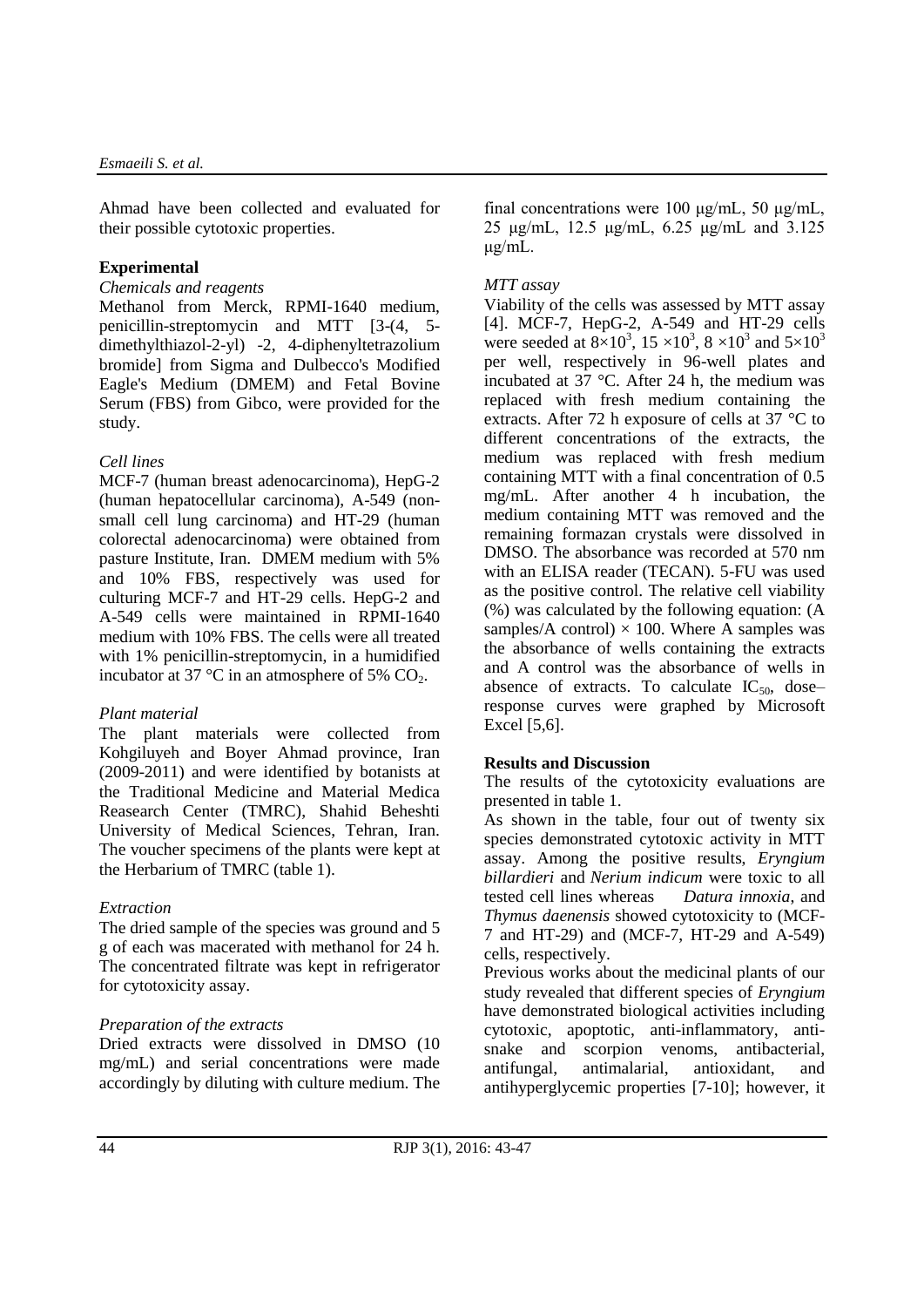|                | able 1. The results of eyestomeny statics of the species from resignation (a Doyer Thinks |                  | $IC_{50}(\mu g/mL)$          |                |          |         |
|----------------|-------------------------------------------------------------------------------------------|------------------|------------------------------|----------------|----------|---------|
| No.            | <b>Scientific Name</b>                                                                    | Herbarium No.    | $MCF-7$                      | <b>HT-29</b>   | $HepG-2$ | $A-549$ |
| $\mathbf{1}$   | Alcea calverti (Boiss.) Boiss.                                                            | <b>TMRC-3276</b> | $\overline{\phantom{0}}$     | $\blacksquare$ |          |         |
| $\overline{2}$ | Astragalus fasciculifolius Boiss.                                                         | <b>TMRC-2057</b> |                              |                |          |         |
| 3              | Astragalus ovinus Boiss.                                                                  | <b>TMRC-2295</b> |                              |                |          |         |
| 4              | Carthamus oxyacantha M.B.                                                                 | <b>TMRC-3279</b> |                              |                |          |         |
| 5              | Cerasus microcarpa Boiss.                                                                 | <b>TMRC-2870</b> |                              |                |          |         |
| 6              | Chenopodium foliosum (Moench) Aschers.                                                    | <b>TMRC-2243</b> |                              |                |          |         |
| 7              | Datura innoxia Miller                                                                     | <b>TMRC-2049</b> | 59.4                         | 56.5           |          |         |
| 8              | Epilobium minutiflorum Hausskn.                                                           | <b>TMRC-2788</b> |                              |                |          |         |
| 9              | Eremostachys adenantha Jaub. & Spach                                                      | <b>TMRC-2202</b> | $\overline{\phantom{a}}$     |                |          |         |
| 10             | Eryngium billardieri F. Delaroche                                                         | <b>TMRC-2291</b> | 6.5                          | 6.7            | 59.9     | 37.6    |
| 11             | Ferulago angulata (Schiletch) Boiss.                                                      | <b>TMRC-2800</b> |                              | $\blacksquare$ |          |         |
| 12             | Fraxinus rotundifolia Mill.                                                               | <b>TMRC-3277</b> |                              |                |          |         |
| 13             | Gypsophila polyclada Fenzl ex Boiss.                                                      | <b>TMRC-2873</b> | $\qquad \qquad \blacksquare$ | $\blacksquare$ |          |         |
| 14             | Malva parviflora L.                                                                       | <b>TMRC-3287</b> |                              |                |          |         |
| 15             | Marrubium astracanicum Jacq.                                                              | <b>TMRC-2300</b> |                              |                |          |         |
| 16             | Mindium laevigatum (Vent.) Rech. f. & Schiman-Czeika                                      | <b>TMRC-3286</b> |                              |                |          |         |
| 17             | Nasturtium officinale (L.) R. Br.                                                         | <b>TMRC-3297</b> |                              |                |          |         |
| 18             | Nerium indicum Miller                                                                     | <b>TMRC-3280</b> | 3.1                          | 15.4           | 99.3     | 2.0     |
| 19             | Prangos uloptera D.C.                                                                     | <b>TMRC-3294</b> | $\overline{\phantom{a}}$     |                |          |         |
| 20             | Rosa canina L.                                                                            | <b>TMRC-2343</b> |                              |                |          |         |
| 21             | Sanguisorba minor Scop.                                                                   | <b>TMRC-3139</b> |                              |                |          |         |
| 22             | Satureja bachtiarica Bunge                                                                | <b>TMRC-2780</b> |                              |                |          |         |
| 23             | Teucrium polium L.                                                                        | <b>TMRC-3292</b> |                              |                |          |         |
| 24             | Thymus daenensis Celak.                                                                   | <b>TMRC-3291</b> | 84.1                         | 61.4           |          | 26.2    |
| 25             | Turgenia latifolia (L.) Hoffm                                                             | <b>TMRC-3293</b> |                              |                |          |         |
| 26             | Verbascum songaricum Schrenk.                                                             | <b>TMRC-3290</b> |                              |                |          |         |

*Cytotoxic activity of ethnic plants from south-west of Iran*

|  |  |  |  |  |  | Table 1. The results of cytotoxicity studies of the species from Kohgiluyeh va Boyer Ahmad province |  |
|--|--|--|--|--|--|-----------------------------------------------------------------------------------------------------|--|
|--|--|--|--|--|--|-----------------------------------------------------------------------------------------------------|--|

seems not much work has been carried out about the cytotoxicity of *Eryngium billardieri* although it has shown prophage induction ability in *Escherichia coli* K-12(λ) which somehow demonstrates its effect on DNA [11].

As for *Nerium indicum*, compounds from the leaves of the species have shown cytotoxic activity to HeLa and A-549 cells in an *in vitro* study [12]. *Datura innoxia* extract has also been evaluated for cytotoxicity in brine shrimp and *in vitro* cell toxicity assay to show promising cytotoxic results [13]. A withanolide from this species named dinoxin B, has been found to possess cytotoxic results in an assay for evaluating viability of mammalian cancerous cells [14].

There are some reports on different biological activities such as antioxidant, immunomodulatory and antibacterial properties of *Thymus daenensis*; however, it seems sufficient information about its cytotoxicity is missing [15-18].

The present work complies with previously reported cytotoxicity of *Nerium indicum* and *Datura innoxia*, and is complementary to the data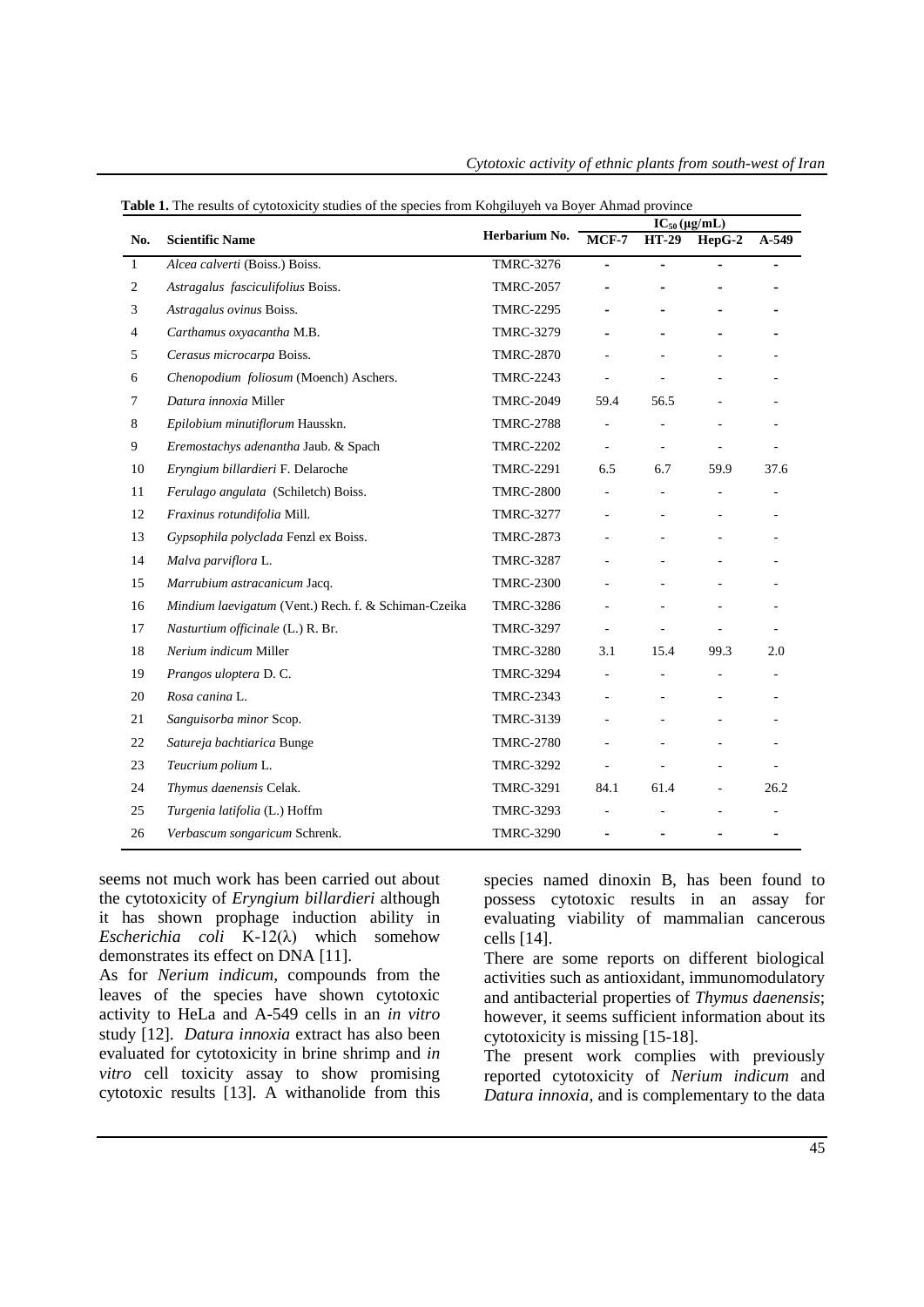#### *Esmaeili S. et al.*

about *Thymus daenensis*, and *Eryngium billardieri*, giving useful information about the cytotoxic potential of the species. More molecular approach and investigating the probable apoptotic mechanism of the cytotoxic activity of these four species could be continued in further studies.

# **Acknowledgements**

This research was supported by Traditional Medicine and Materia Medica Research Center (TMRC), Shahid Beheshti University of Medical Sciences, Tehran, Iran (Grant No. 131).

# **Declaration of interest**

The authors declare that there is no conflict of interest. The authors alone are responsible for the content of the paper.

# **References**

- [1] Mosaddegh M, Esmaeili S, Naghibi F, Hamzeloo-Moghadam M, Haeri A, Pirani A, Moazzeni H. Ethnomedical survey and cytotoxic activity of medicinal plant extracts used in Kohgiluyeh and Boyer Ahmad province in Iran. *J Herbs Spices Med Plants.* 2012; 18(3): 211-221.
- [2] Yasuj: Official website of Kohgiluyeh and Buyer Ahmad governorship; Available from: http://www.ostan-kb.ir/kohgiluye-fa.html.
- [3] Mosaddegh M, Naghibi F, Moazzeni H, Pirani A, Esmaeili S. Ethnobotanical survey of herbal remedies traditionally used in Kohghiluyeh va Boyer Ahmad province of Iran. *J Ethnopharmacol*. 2012; 141(1): 80-95.
- [4] Alley MC, Scudiero DA, Monkes A, Hursey ML, Czerwinski MJ, Fine DL, Abbott BJ, Mayo JG, Shoemaker RH, Boyd MR. Feasibility of drug screening with panel of human tumor cell lines using a microculture tetrazolium assay. *Cancer Res*. 1988; 48(3): 589-601.
- [5] Hamzeloo-Moghadam M, Esmaeili S, Fotoohi F, Naghibi F, Pirani A, Hajimehdipoor H. *In vitro* evaluation for cytotoxic activity of three *Ferula* species. *Int*

*J Pharm Sci Res.* 2013; 4(7): 2673-2676.

- [6] Hamzeloo-Moghadam M, Firouzi J, Saeidnia S, Hajimehdipoor H, Jamili Sh, Rustaiyan A, Gohari AR. A cytotoxic hydroperoxy sterol from the brown alga, *Nizamuddinia zanardinii*. *Daru.* 2013; 21: 24.
- [7] Wang P, Su Z, Yuan W, Deng G, Li Sh. Phytochemical constituents and pharmacological activities of *Eryngium* L. (Apiaceae). *Pharma Crops*. 2012; 3(1): 99- 120.
- [8] Kartal M, Mitaine-Offer AC, Paululat T, Abu-Asaker M, Wagner H, Mirjolet JF, Guilbaud N, Lacaille- Dubois MA. Triterpene saponins from *Eryngium campestre***.** *J Nat Prod*. 2006; 69(7): 1105- 1108.
- [9] Yurdakök B, Baydan E. Cytotoxic effects of *Eryngium kotschyi* and *Eryngium maritimum* on Hep2, HepG2, Vero and U138 MG cell lines. *Pharm Biol*. 2013; 51(12): 1579-1585.
- [10] Bogucka-Kocka A, Smolarz HD, Kocki J. Apoptotic activities of ethanol extracts from some Apiaceae on human leukaemia cell lines. *Fitoterapia*. 2008; 79(7-8): 487-497.
- [11] Mae SH, Sofia M, Bolhuis RL, Nooter K, Oostrum RG, Subagus W, Ibnu GG. Selectivity of compounds isolated from the leaves of *Nerium indicum* Mill. on various human cancer cell lines. *Med J Malaysia*. 2008; 63(suppl): 24-25.
- [12] Hamzeloo-Moghadam M, Eslami Tehrani B, Pirani A, Hassanpour A, Esmaeili S. A survey about prophage induction ability in *Escherichia coli* K-12(λ) by ethnic medicinal plants of Kohgiluyeh va Boyer Ahmad, Iran. *Res J Pharmacogn*. 2014; 1(4): 7-10.
- [13] Fatima H, Khan K, Zia M, Ur-Rehman T, Mirza B, Haq IU. Extraction optimization of medicinally important metabolites from *Datura innoxia* Mill.: an *in vitro* biological and phytochemical investigation. *BMC Complem Altern M*. 2015; 1915(1): 376.